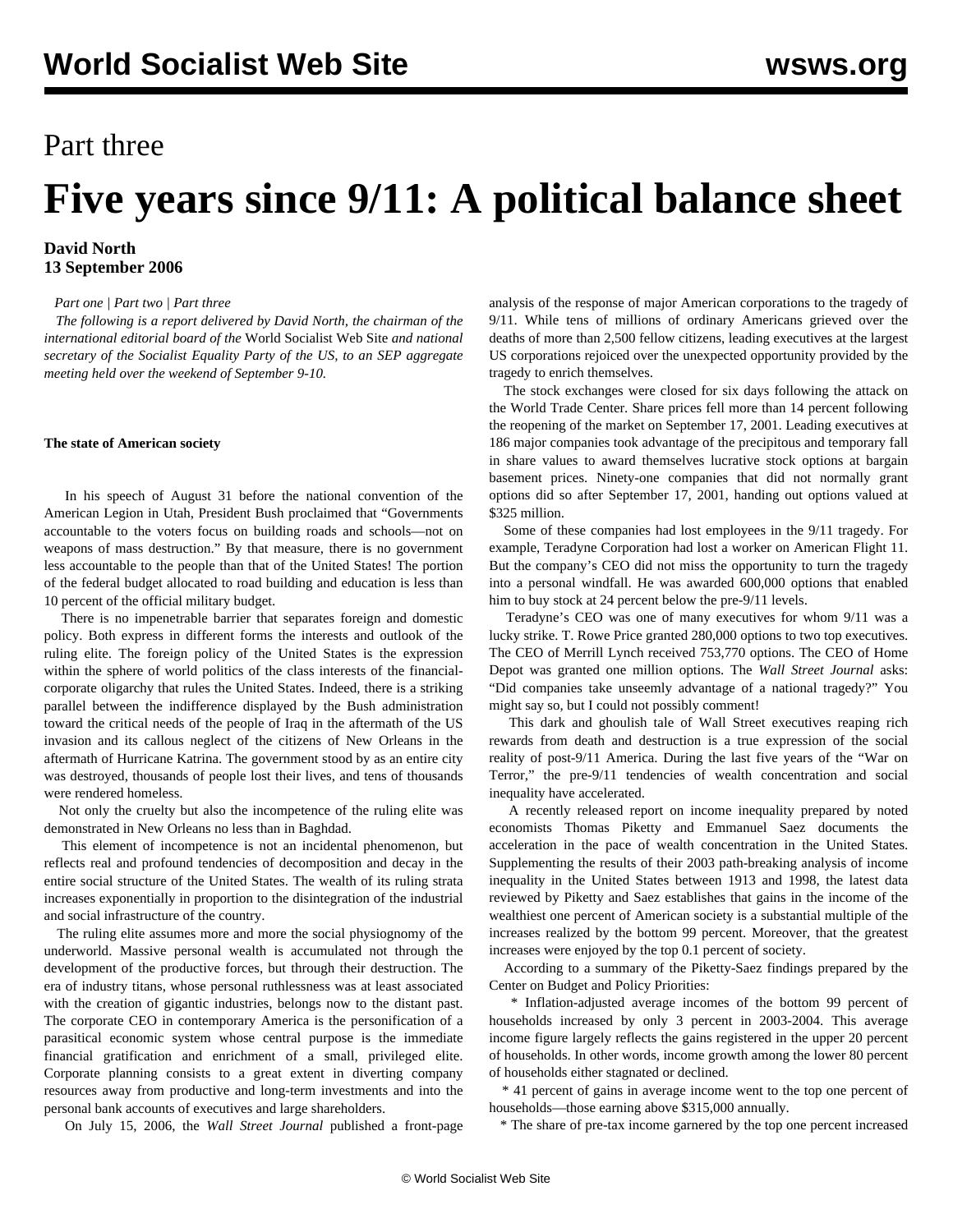from 17.5 percent in 2003 to 19.5 percent in 2004. An increase on this scale has occurred only 5 times since 1913.

 \* The top one percent's share of total US income in 2004 was greater than at any time since 1929—with the exception of the years 1999 and 2000, the climax of the market bubble of the last decade.

 \* Among the top one-tenth of one percent of households, the share of national income increased by 1.3 percent—that is from 7.9 percent to 9.2 percent—between 2003 and 2004. This actually means that more than half of all income gains in the top 1 percent of households went to the richest 0.1 percent of US households—that is, to the upper levels of the American social oligarchy.

 The figures for 2003-2004 continue a trend toward ever-greater levels of social inequality that began in the mid-1970s. Prior to that, from the end of World War II until the recession of 1973-75, the share of national income realized by working class households grew substantially. That trend was reversed by the corporate offensive against the working class that began in the Carter administration and was accelerated by President Reagan and his successors.

 The staggering level of wealth concentration in the United States is not an unfortunate blemish on an otherwise healthy society. Though it arises on the basis of private ownership of the means of production, and is embedded in the social relations of capitalism, the uncontrollable increase in the wealth of the richest people in the United States has assumed such huge dimensions as to become a major and determining factor in the direction of political and economic life. Every aspect of foreign and domestic policy and the setting of national priorities is determined, directly and immediately, by the insatiable demands of the ruling oligarchy for ever greater levels of personal wealth.

 The setting of corporate priorities and the working out of business strategies are determined almost entirely by their anticipated impact on the personal income of company executives. The principal and overriding purpose of the modern American corporation is to ensure the annual delivery of millions and tens of millions of dollars to its executives and principal shareholders.

 The social being of the ruling elite is dependent upon the ruthless exploitation and despoiling of society as a whole. The longer-term impact of the decisions made in the frenzied pursuit of grotesque and really obscene levels of personal wealth—the starving of the corporations themselves of the funds required for research, development and the replenishing of their productive base, the diversion of resources away from productive investments and toward flimsy, ill-conceived and socially destructive ventures, and, above all, the erosion of the social infrastructure and impoverishment of ever-larger sections of society—is of no particular interest to the ruling elite. It is as blind to the consequences of its actions as the French aristocracy that amused itself at the court of Versailles.

 Looking at the activities of the ruling oligarchy in America, one can better understand the social processes that created, during the French Revolution, an enthusiastic mass constituency for the guillotine. More and more, the ruling elite functions as an alien and toxic element in society, whose demands and prerogatives are incompatible with and destructive of the needs of society as a whole. To state the matter bluntly, the rich have become a real social problem.

 The entire existing political set-up in the United States is nothing else but the concentrated expression of this obsolete, reactionary and socially stultifying environment. The entire political establishment inhabits a world that is totally insulated from and unresponsive to the needs and sentiments of the broad masses of people.

 None of the problems that confront society can be discussed openly. The mass media, controlled by massive corporations, seek to maintain at all costs the threadbare fiction that the United States is a democratic society, in which all citizens enjoy equality of opportunity.

The political mechanism that guarantees the uncompromising defense of

the interests of the rich, that protects the financial-corporate oligarchy from any challenge to its prerogatives, and which effectively leaves the broad mass of the working population without any independent political voice is the two-party system of Democrats and Republicans.

 How is it possible to explain the fact that the massive popular opposition to the war in Iraq finds absolutely no serious expression within the political establishment? In fact, the more the popular opposition to the war grows, the more intransigent the political establishment becomes in its insistence that the war must continue and be expanded.

 No struggle against the war and for a change in the direction of social policy within the United States is possible without the destruction of the two-party dictatorship and the creation of a genuinely independent, socialist political movement of the working class.

 The experience of the Socialist Equality Party in recent weeks had shed important light on the parlous condition of democracy in the United States. Any "third party" that attempts to obtain ballot status and challenge the hegemony of the two-party oligarchy immediately confronts a mass of procedural obstacles whose sole purpose is to protect the Democrats and Republicans from facing political opposition.

 Even after a "third party" gathers the thousands of signatures required by law to achieve ballot status, it is confronted with innumerable cynical and bad-faith legal challenges whose sole purpose is to deprive the people of any alternative to the two parties of the ruling oligarchy.

 The struggle that the SEP has been compelled to wage in Illinois' 52nd District is a paradigmatic expression of the repressive and utterly antidemocratic character of the political set-up. Thousands of residents—a substantial percentage of registered voters in the district—signed petitions to place the SEP candidate, Joe Parnarauskis, on the ballot. And yet, the Democratic Party has spent tens of thousands of dollars in legal fees to keep the candidate off the ballot. And now, even after every objection made by the Democrats has been shown to be without any legal substance, its operatives are simply refusing to certify the SEP candidate and allow his name to be placed on the ballot.

 If this is what is done to prevent an independent candidacy in a contest for a single small state Senate seat, imagine the reaction to the development of a mass political movement that threatened even more directly the interests of the ruling elite!

 By its own actions the ruling elite is proving that no progressive change in either the domestic or foreign policy of the United States—that is, no measure that threatens the wealth and global interests of American capitalism—is possible without revolutionary struggle.

 In conclusion, let us sum up as concisely as possible the situation that exists five years after 9/11. The drive by American imperialism to employ the pretext provided by the events of that day to expand its quest for global hegemony has encountered unexpected resistance and difficulties. The failure to conquer and pacify Iraq has undermined the image of American military invincibility. The hegemonic project of American imperialism now appears far more problematic than it did five years ago.

 However, the American ruling elite does not consider a retreat from its global aspirations to be a viable option. The logic of imperialism forces the United States to prepare for new and more violent interventions—first against Iran, later against China, and whatever other country or group of countries might threaten American dominance.

 But the "wars of the 21st century" promised by Bush must inevitably deepen the social contradictions within the United States and generate ever greater levels of popular opposition and struggle. The mood of popular discontent and anger that is already discernible will broaden and intensify. The inter-related issues of social conditions and inequality, democratic rights and imperialist war will become increasingly unified in popular consciousness.

 The protracted period of political stagnation is drawing to a close. A new and tumultuous period of social and political struggle within the